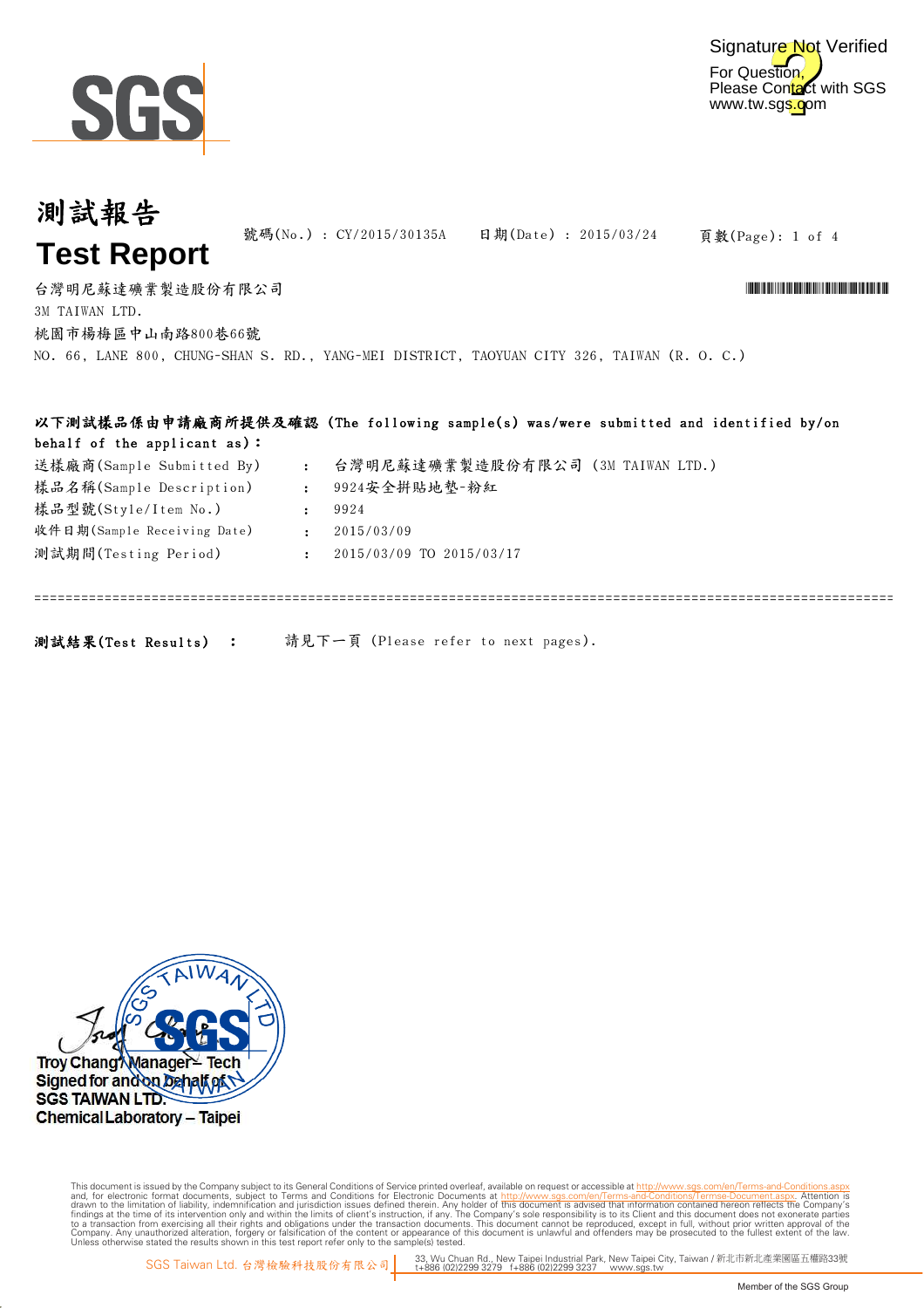

## 測試報告 **Test Report**

號碼(No.): CY/2015/30135A 日期(Date): 2015/03/24 頁數(Page): 2 of 4

3M TAIWAN LTD. 台灣明尼蘇達礦業製造股份有限公司 \*CY/2015/30135A\*

桃園市楊梅區中山南路800巷66號

NO. 66, LANE 800, CHUNG-SHAN S. RD., YANG-MEI DISTRICT, TAOYUAN CITY 326, TAIWAN (R. O. C.)

#### 測試結果(Test Results)

: 粉紅色片狀 (PINK SHEET) 測試部位(PART NAME)No.1

| 測試項目<br>(Test Items)                                     | 單位<br>$(\text{Unit})$ | 測試方法<br>(Method)                      | 方法偵測<br>極限値<br>(MDL) | 結果<br>(Result)<br>No.1 |
|----------------------------------------------------------|-----------------------|---------------------------------------|----------------------|------------------------|
| 溶出錦 / Soluble Antimony (Sb)                              | mg/kg                 |                                       | 5.                   | n.d.                   |
| 溶出砷 / Soluble Arsenic (As)                               | mg/kg                 |                                       | $2\,.5$              | n.d.                   |
| 溶出鋇 / Soluble Barium (Ba)                                | mg/kg                 | 參考CNS 15493, 以感應耦合電漿原子發射              | 10                   | n.d.                   |
| 溶出鍋 / Soluble Cadmium (Cd)                               | mg/kg                 | 光譜儀分析. / With reference to CNS        | 5                    | n.d.                   |
| 溶出鉻 / Soluble Chromium (Cr)                              | mg/kg                 | 15493, analysis was performed by ICP- | 5                    | n.d.                   |
| 溶出鉛 / Soluble Lead (Pb)                                  | mg/kg                 | AES.                                  | 5                    | n.d.                   |
| 溶出汞 / Soluble Mercury (Hg)                               | mg/kg                 |                                       | 5                    | n.d.                   |
| 溶出硒 / Soluble Selenium (Se)                              | mg/kg                 |                                       | 5                    | n.d.                   |
| 鄰苯二甲酸二 (2-乙基己基)酯 / DEHP                                  | %                     |                                       | 0.003                | n.d.                   |
| (Di- (2-ethylhexyl) phthalate) (CAS<br>No.: $117-81-7$ ) |                       |                                       |                      |                        |
|                                                          |                       |                                       |                      |                        |
| 鄰苯二甲酸二丁酯 / DBP (Dibutyl                                  | %                     |                                       | 0.003                | n.d.                   |
| phthalate) (CAS No.: 84-74-2)                            |                       |                                       |                      |                        |
| 鄰苯二甲酸二異壬酯 / DINP (Di-                                    | %                     |                                       | 0.01                 | n.d.                   |
| isononyl phthalate) (CAS No.: 28553-                     |                       |                                       |                      |                        |
| $12-0$ ; 68515-48-0)                                     |                       | 參考CNS 15138-1方法, 以氣相層析/質譜儀            |                      |                        |
| 鄰苯二甲酸二異癸酯 / DIDP (Di-                                    | $\%$                  | 檢測之. / With reference to CNS 15138-   | 0.01                 | n.d.                   |
| isodecyl phthalate) (CAS No.: 26761-                     |                       | 1 method. Analysis was performed by   |                      |                        |
| $40-0$ ; $68515-49-1$ )                                  |                       | GC/MS.                                |                      |                        |
| 鄰苯二甲酸丁苯甲酯 / BBP (Butyl                                   | %                     |                                       | 0.003                | n.d.                   |
| Benzyl phthalate) (CAS No.: 85-68-7)                     |                       |                                       |                      |                        |
| 鄰苯二甲酸二正辛酯 / DNOP (Di-n-octyl                             | %                     |                                       | 0.003                | n.d.                   |
| phthalate) $(CAS No.: 117-84-0)$                         |                       |                                       |                      |                        |
| 鄰苯二甲酸二甲酯 / DMP (Di-methyl                                | %                     |                                       | 0.003                | n.d.                   |
| phathalate) (CAS No.: 131-11-3)                          |                       |                                       |                      |                        |
| 鄰苯二甲酸二乙酯 / DEP (Di-ethyl                                 | %                     |                                       | 0.003                | n.d.                   |
| phthalate) (CAS No.: 84-66-2)                            |                       |                                       |                      |                        |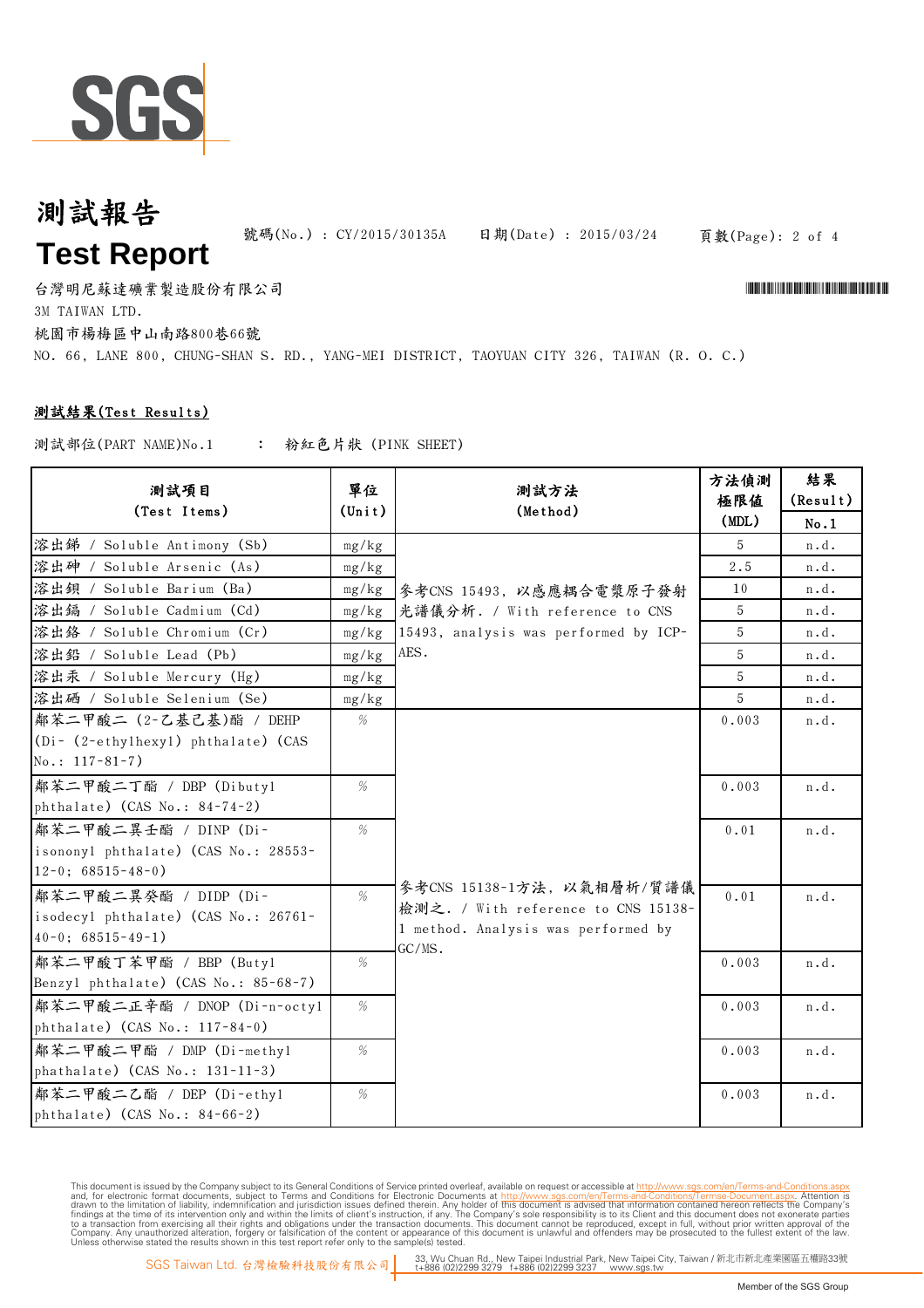

## 測試報告 **Test Report**

號碼(No.): CY/2015/30135A 日期(Date): 2015/03/24 頁數(Page): 3 of 4

台灣明尼蘇達礦業製造股份有限公司 \*CY/2015/30135A\*

3M TAIWAN LTD.

桃園市楊梅區中山南路800巷66號

NO. 66, LANE 800, CHUNG-SHAN S. RD., YANG-MEI DISTRICT, TAOYUAN CITY 326, TAIWAN (R. O. C.)

| 測試項目<br>(Test Items)                              | 單位<br>$(\text{Unit})$ | 測試方法<br>(Method)                                                                                                              | 方法偵測<br>極限値<br>(MDL) | 結果<br>(Result)<br>No.1 |
|---------------------------------------------------|-----------------------|-------------------------------------------------------------------------------------------------------------------------------|----------------------|------------------------|
| 雙酚 A / Bisphenol A (CAS No.: 80-05-<br>$\vert 7)$ | mg/kg                 | 参考RSTS-HL-229-1方法, 以超高效能液相<br>層析串聯質譜儀檢測. / With reference<br>to RSTS-HL-229-1 method. Analysis was<br>performed by UPLC-MSMS. |                      | n.d.                   |

#### 備註(Note):

- 1. mg/kg = ppm;0.1wt% = 1000ppm
- 2. n.d. = Not Detected (未檢出)
- 3. MDL = Method Detection Limit (方法偵測極限值)